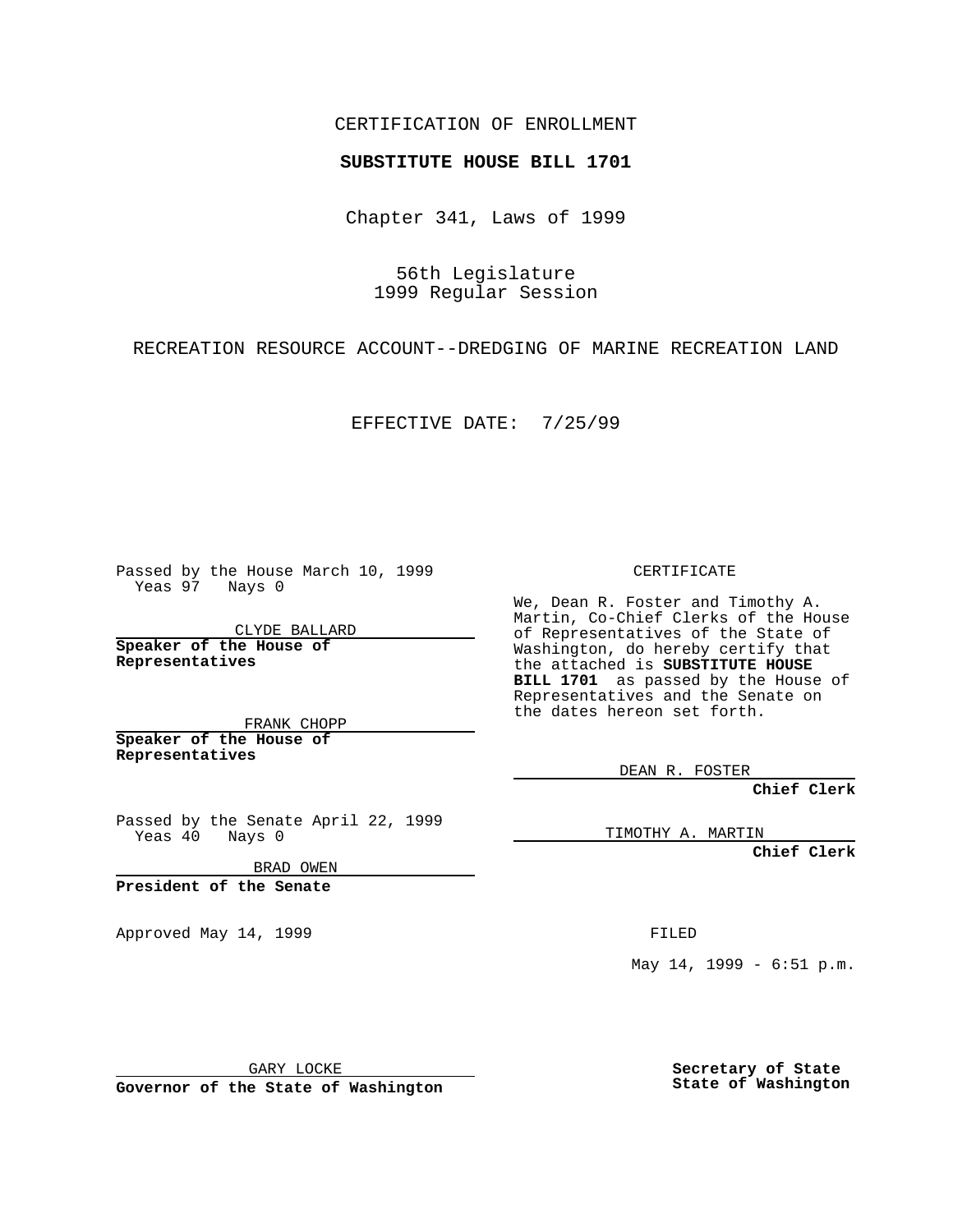## **SUBSTITUTE HOUSE BILL 1701** \_\_\_\_\_\_\_\_\_\_\_\_\_\_\_\_\_\_\_\_\_\_\_\_\_\_\_\_\_\_\_\_\_\_\_\_\_\_\_\_\_\_\_\_\_\_\_

Passed Legislature - 1999 Regular Session

## **State of Washington 56th Legislature 1999 Regular Session**

**By** House Committee on Natural Resources (originally sponsored by Representatives Buck, Doumit, Radcliff, Kessler, Sump, Miloscia, Barlean, Regala, Schoesler, DeBolt, Hatfield, Tokuda, Eickmeyer, Mielke, Pennington, B. Chandler, Alexander, Clements and Mastin)

Read first time 02/26/1999.

1 AN ACT Relating to the recreation resource account; and amending 2 RCW 43.99.080.

3 BE IT ENACTED BY THE LEGISLATURE OF THE STATE OF WASHINGTON:

4 **Sec. 1.** RCW 43.99.080 and 1995 c 166 s 5 are each amended to read 5 as follows:

 Moneys transferred to the recreation resource account from the marine fuel tax refund account may be used when appropriated by the legislature, as well as any federal or other funds now or hereafter available, to pay the necessary administrative and coordinative costs of the interagency committee for outdoor recreation established by RCW 43.99.110. All moneys so transferred, except those appropriated as aforesaid, shall be divided into two equal shares and shall be used to benefit watercraft recreation in this state as follows:

14 (1) One share as grants to state agencies for (a) acquisition of 15 title to, or any interests or rights in, marine recreation land, (b) 16 capital improvement and renovation of marine recreation land, including 17 periodic dredging in accordance with subsection (3) of this section, if 18 needed, to maintain or make the facility more useful, or (c) matching